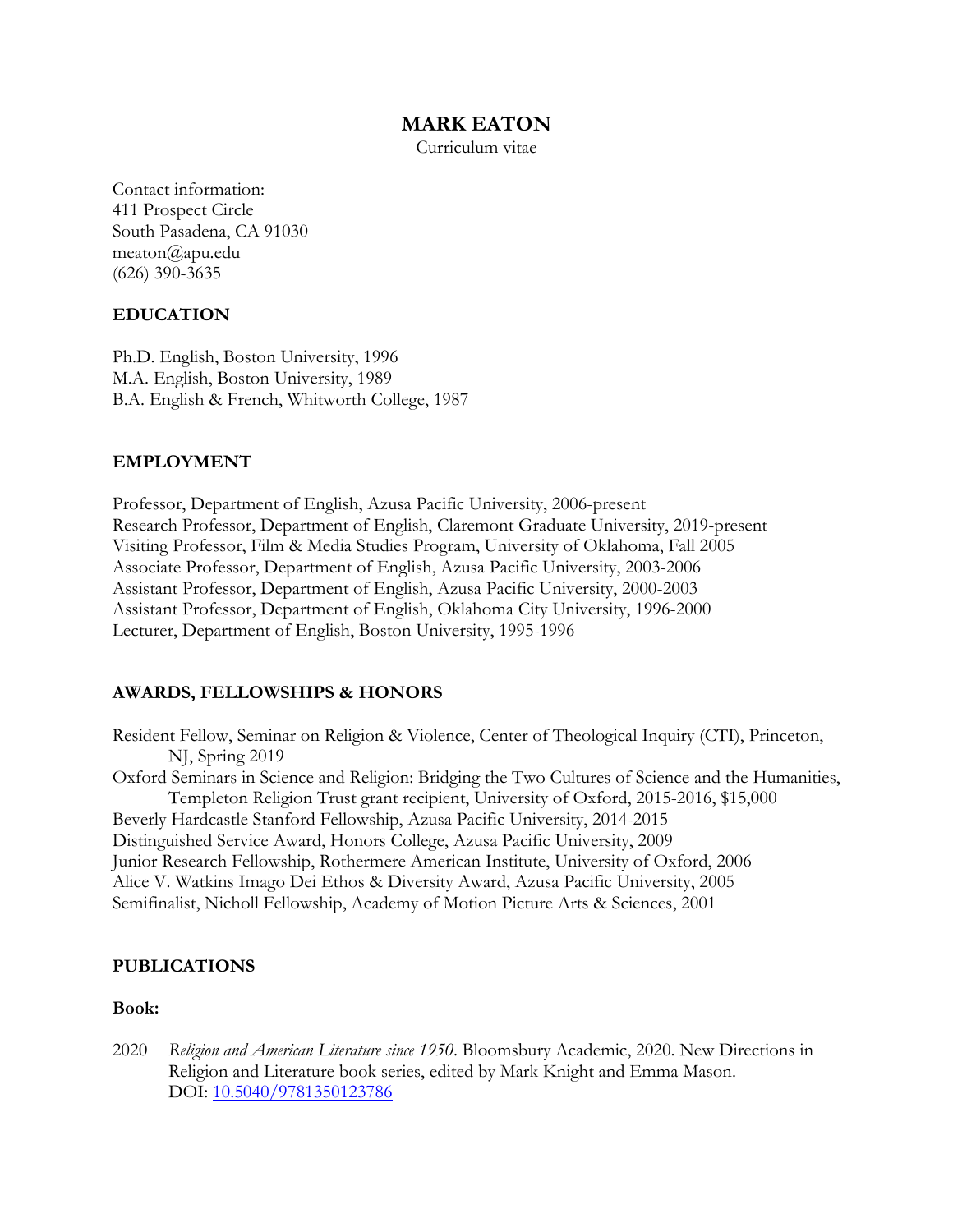#### **Edited or co-edited books:**

- 2021 *Historical Fiction Now*. Contributors include Geraldine Brooks, David Ebershoff, Hilary Mantel, Katherine Howe, and George Saunders. Oxford University Press, forthcoming.
- 2020 *Spider Boy: Scenario for a Moving Picture*, by Carl Van Vechten. Introduction by Mark Eaton. Reissue of 1928 novel in Classics of California book series. Los Angeles Review of Books, forthcoming.
- 2006 *The Gift of Story: Narrating Hope in a Postmodern World*. Eds. Mark Eaton and Emily Griesinger. Waco, TX: Baylor University Press, 2006.

## **Book Chapters/Journal Articles:**

- 2020 "Christianity and Literature." In *Routledge Handbook of Christianity and Culture*. Eds. Gregor Thuswaldner, Yaakov Ariel, and Jens Zimmermann. New York: Routledge, forthcoming.
- 2019 "Does Science Need a Metanarrative? Postmodern Readings of Science and Progress," *After Conflict and Concordism: Bridging the Two Cultures of Science and Religion*, ed. Jonathan P. Hill. Grand Rapids: Eerdman's, forthcoming.
- 2018 "Teaching Historical Fiction: Hilary Mantel and the Protestant Reformation," *Teaching Narrative*. Ed. Richard Jacobs. London: Palgrave Macmillan, 2018, 103-21. DOI: 10.1007/978-3-319-71829-3.
- 2016 "Pathways to Terror: Teaching 9/11 Novels," *Teaching 21st Century Genres*. Ed. Katy Shaw. London: Palgrave Macmillan, 2016, 129-45. DOI: 10.1057/978-1-137-55391-1.
- 2016 "John Updike's *Terrorist* (2006)," *9/11: Topics in Contemporary North American Literature*. Ed. Catherine Morley. London: Bloomsbury, 2016, 105-23. DOI: 10.5040/9781474219655.
- 2016 "9/11 and its Literary-Religious Aftermaths." *The Routledge Companion to Literature and Religion*. Ed. Mark Knight. New York: Routledge, 2016, 69-79. DOI: 10.4324/9780203498910.
- 2016 "Introduction: The Environmental Imagination," Introduction for special issue: The Environmental Imagination, *Christianity & Literature* Volume 65, Issue 3 (June 2016): 276-78.
- 2014 "Classical Hollywood (1928-1946)." *Screenwriting: Behind the Silver Screen*. Eds. Andrew Horton and Julian Hoxter. New Brunswick, NJ: Rutgers University Press, 2014, 35-54.
- 2013 "Dark Comedy from Dr. Strangelove to the Dude." *A Companion to Film Comedy*. Eds. Andrew Horton and Joanna E. Rapf. Oxford: Wiley-Blackwell, 2013, 315-40. DOI: 10.1002/9781118327821.
- 2009 "What Price Hollywood? Modern American Writers and the Movies." *A Companion to the Modern American Novel, 1900-1950*. Ed. John T. Matthews. Oxford: Wiley-Blackwell, 2009, 466-95. DOI: 10.1002/9781444310726.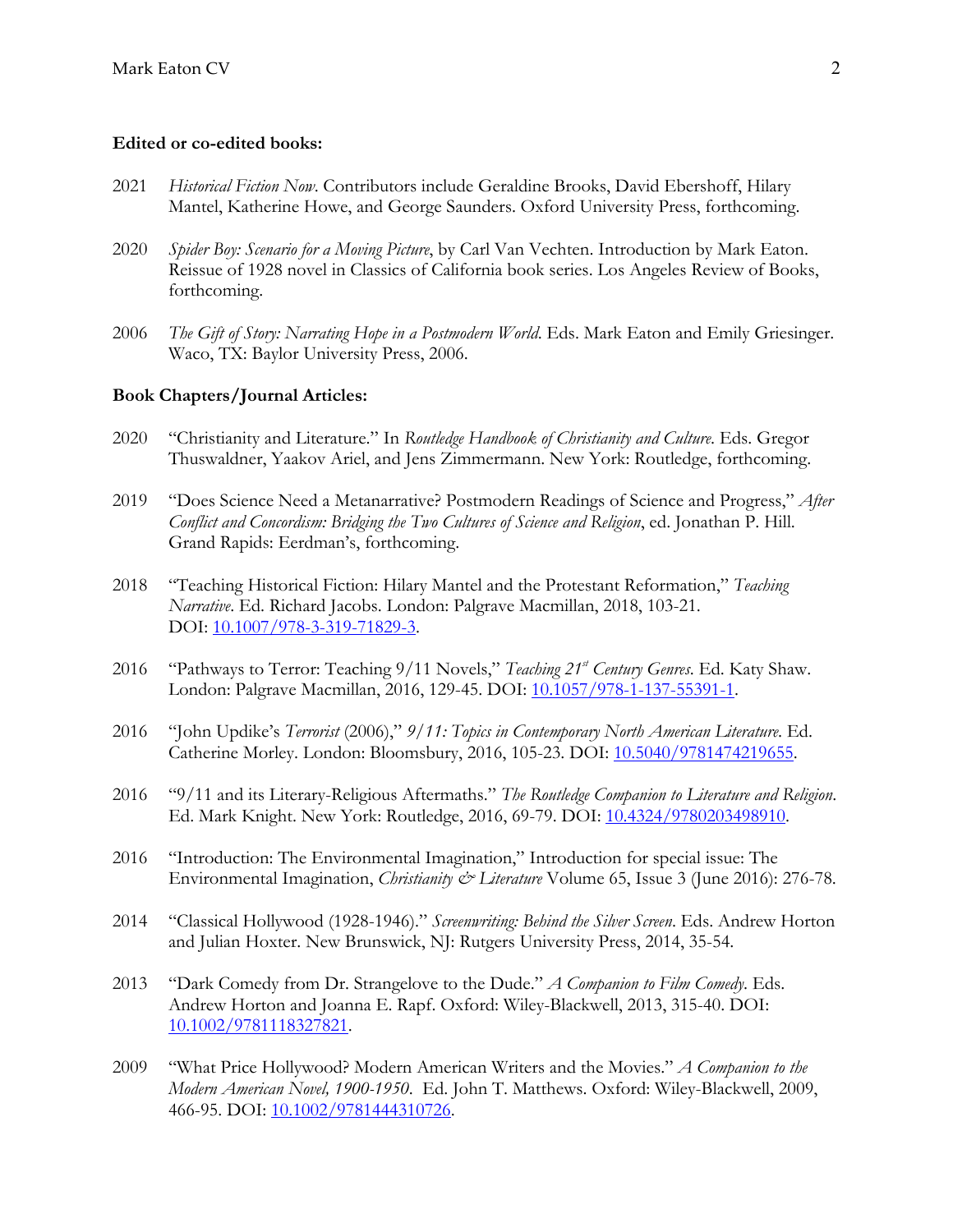- 2009 "Forget it, Jake: Adapting American History in *Chinatown*." *The Theme of Cultural Adaptation in American History, Literature and Film*. Eds. Laurence Raw, Tanfer Emin, and Gülriz Büken. Lewiston: Edwin Mellen Press, 2009.
- 2008 "Do the Right Thing: Ernest Gaines's *A Lesson Before Dying*." *Doing Good, Departing from Evil*. Ed. Carole J. Lambert. New York: Peter Lang, 2008, 33-56.
- 2006 "Inventing Hope: The Question of Belief in *White Noise* and *Mao II*." *Approaches to Teaching Don DeLillo's* White Noise. Eds. John N. Duvall and Tim Engles. New York: Modern Language Association, 2006, 144-57.
- 2006 "Miramax, Merchant Ivory, and the New Nobrow Culture: Niche Marketing *The Wings of the Dove* and *The Golden Bowl*." *Literature/Film Quarterly* Volume 34, Issue 4 (Fall 2006): 257-66.
- 2005 "Driving Miss Daisy: Peter Bogdanovich's *Daisy Miller*." *Approaches to Teaching Henry James's*  Daisy Miller *and* The Turn of the Screw. Eds. Peter Biedler and Kimberly Reed. New York: Modern Language Association, 2005, 177-85.
- 2004 "My Miss Americas: Pedagogy and Pageantry in the Heartland." *There She Is, Miss America: Pageants and the Politics of Sex, Beauty, and Race in America*. Eds. Elwood Watson and Darcy Martin. New York: Palgrave, 2004, 153-70.
- 2003 "Dis(re)membered Bodies: Cormac McCarthy's Border Fiction." Special issue "Fictions of the (Trans)American Imaginary," eds. Paula Moya and Ramon Saldivar. *MFS: Modern Fiction Studies* Volume 49, Issue 1 (Spring 2003): 155-80.
- 2002 "Moving Pictures and Spectacular Criminality in *An American Tragedy* and *Native Son*." *Prospects: An Annual of American Cultural Studies*, Volume 27 (Fall 2002): 399-426.
- 2002 "The Reality of Forms: Teaching *Heart of Darkness* After New Historicism." *Approaches to Teaching Conrad's* Heart of Darkness *and* The Secret Sharer. Eds. Brian W. Shaffer and Hunt Hawkins. New York: Modern Language Association, 2002. 54-60.
- 2001 "The Cultural Capital of Imaginary Versus Pedagogical Canons," *Pedagogy* Volume 1, Issue 2 (Spring 2001): 71-81.
- 2000 "Exquisite Taste: The Recent Henry James Movies as Middlebrow Culture." *Henry James on the Stage and Screen*. Ed. John R. Bradley. New York: Palgrave, 2000, 157-76.
- 1997 "Publicity and Authorship in *The Touchstone*, or, A Portrait of the Artist as a Dead Woman." *Edith Wharton Review* Volume 24, Issue 1 (Spring 1997): 4-11.
- 1994 "'Lost in their Mazes': Framing Facts and Fictions in *Benito Cereno*." *The Journal of Narrative Technique* Volume 24, Issue 3 (Fall 1994): 212-36.
- 1993 "Brittle Crazy Glass: George Herbert's Devotional Poetics." *Christianity & Literature* Volume 43, Issue 1 (Spring 1993): 5-20.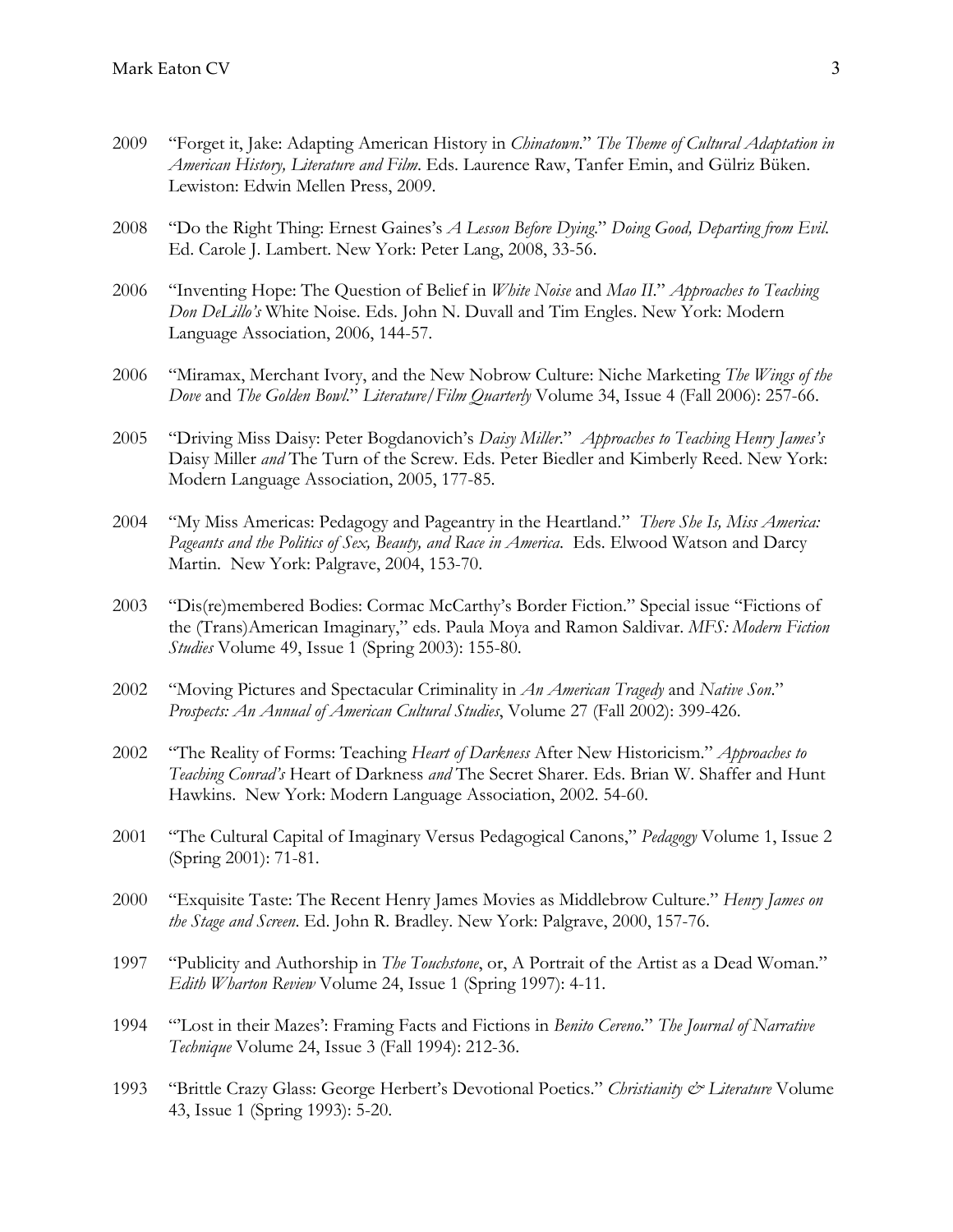#### **Encyclopedia Entries:**

- 2009 "Film Adaptations." *Critical Companion to Henry James: A Literary Reference to His Life and Work*. Eds. Kendall Johnson & Eric Haralson. New York: Facts on File, 2009, 387-91.
- 2008 "Jane Hirshfield." *Dictionary of Literary Biography, Volume 342: Twentieth-Century American Nature Poets*. Eds. Roger Thompson and J. Scott Bryson. Farmington Hills, MI: Gale, 2008, 178-84.

#### **Review Essay:**

2011 "American Literary Supernaturalism." *American Literary History* Volume 23, Issue 4 (Winter 2011): 899-917.

#### **Book Reviews:**

- 2018 Christopher Douglas, *If God Meant to Interfere: American Literature and the Rise of the Christian Right* (Ithaca: Cornell University Press, 2016), *MFS: Modern Fiction Studies* Volume 64, Number 1, Spring 2018, 182-185.
- 2014 Paul Maltby, *Christian Fundamentalism and the Culture of Disenchantment* (Charlottesville: University of Virginia Press, 2013), *College Literature* Vol. 41, Issue 3, Summer 2014, 133-136.
- 2012 David Lyle Jeffrey and Gregory Maillet, *Christianity and Literature: Philosophical Foundations and Critical Practice* (InterVarsity Press, 2011), *Christian Scholars Review* Volume 41, Issue 3 (2012): 331-334.
- 2010 Review of Pericles Lewis, *Religious Experience in the Modernist Novel* (Cambridge, 2010), *Books & Culture* online, August 2010. Posted 24 August 2010.
- 2004 David Holloway, *The Late Modernism of Cormac McCarthy* (Greenwood Press, 2002), co-written with Peter Lure, *MFS: Modern Fiction Studies* Volume 50, Issue 3 (2004): 755-57.
- 1999 Richard Salmon, *Henry James and the Culture of Publicity* (Cambridge, 1997), *Studies in American Fiction* Volume 27, Issue 2 (Fall 1999): 253-55.
- 1999 Janet Galligani Casey, *John Dos Passos and the Ideology of the Feminine* (Cambridge, 1998), *MFS: Modern Fiction Studies* Volume 45, Issue 2 (Summer 1999): 510-13.
- 1998 John R. Bradley, ed., *Henry James and Homoerotic Desire* (St. Martin's Press, 1998), *The Boston Book Review* December 1998: 29.

### **INVITED TALKS**

- 2020 "Historical Fiction Now," Huntington Library Scholarly Sustenance series, June 2020
- 2020 "The Literature of Pandemics," Center of Theological Inquiry online symposium, June 2020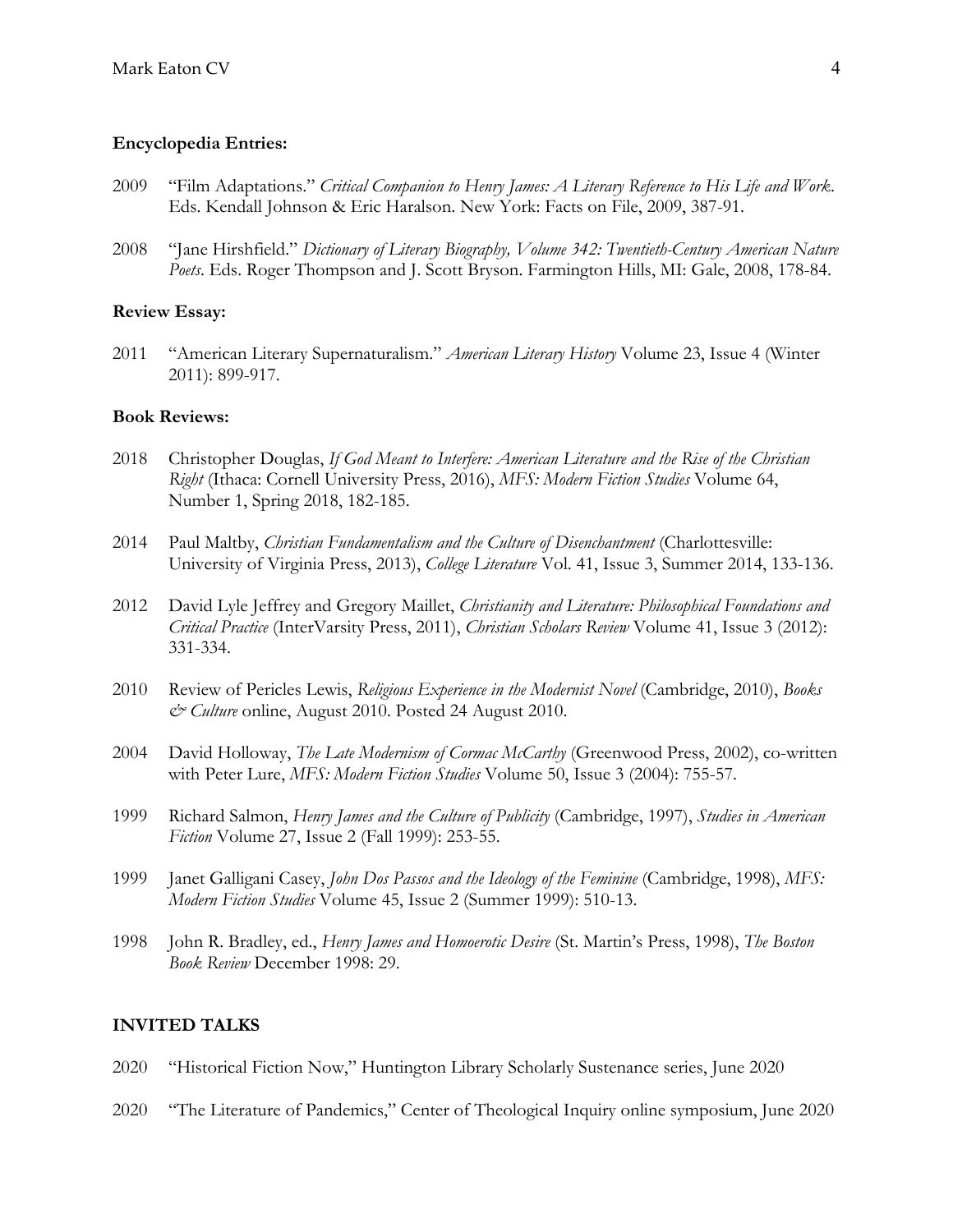- 2019 "Introduction" to *Religion and American Literature Since 1950*, Literature and Theology symposium, Humanities Center, Brigham Young University, May 2019
- 2014 "9/11 and its Literary-Religious Aftermaths," Baylor University, November 2014
- 2012 "Steinbeck, the Dust Bowl, and Documentary Realism," Huntington-USC Institute on California and the West, Huntington Library, November 2012
- 2012 "Among the Believers: Mohsin Hamid's *The Reluctant Fundamentalist* and Zoe Heller's *The Believers*," Claremont Graduate University, February 2012
- 2011 "Dark Comedy from *Dr. Strangelove* to the Dude," Rothermere American Institute, University of Oxford, February 2011
- 2011 "Don DeLillo and Disenchantment," American Literature Colloquium, University of Oxford, January 2011
- 2006 "Cinematic Montage and Journalistic Modernity: Mediating Mass Culture in *U.S.A.*," University of Sussex, January 2006
- 2004 "Women and Film Noir: The Case of *Mildred Pierce*," Film Studies Colloquium, Oxford University, February 2004
- 1996 "American Novels and Cultural Critique," American Studies program, Boston University, April 1996

### **CONFERENCE PARTICIPATION**

### **Panels Chaired/Organized:**

- 2021 "New Directions in Religion and Literature," Modern Language Association, Toronto, January 2021
- 2019 "Postsecular Affects," The Problem with God: Christianity and Literature in Tension, Harvard Divinity School, March 2019
- 2019 "Literature and Empathy," Modern Language Association, Chicago, January 2019
- 2018 "The Secular and the Literary," Modern Language Association, New York, January 2018
- 2016 "First Encounters: Early Cinema and American Modernism," Modernist Studies Association, Pasadena, November 2016
- 2012 "Beyond *The Birth of a Nation*: D.W. Griffith's Mixed Legacies," Modernist Studies Association, Las Vegas, NV, October 2012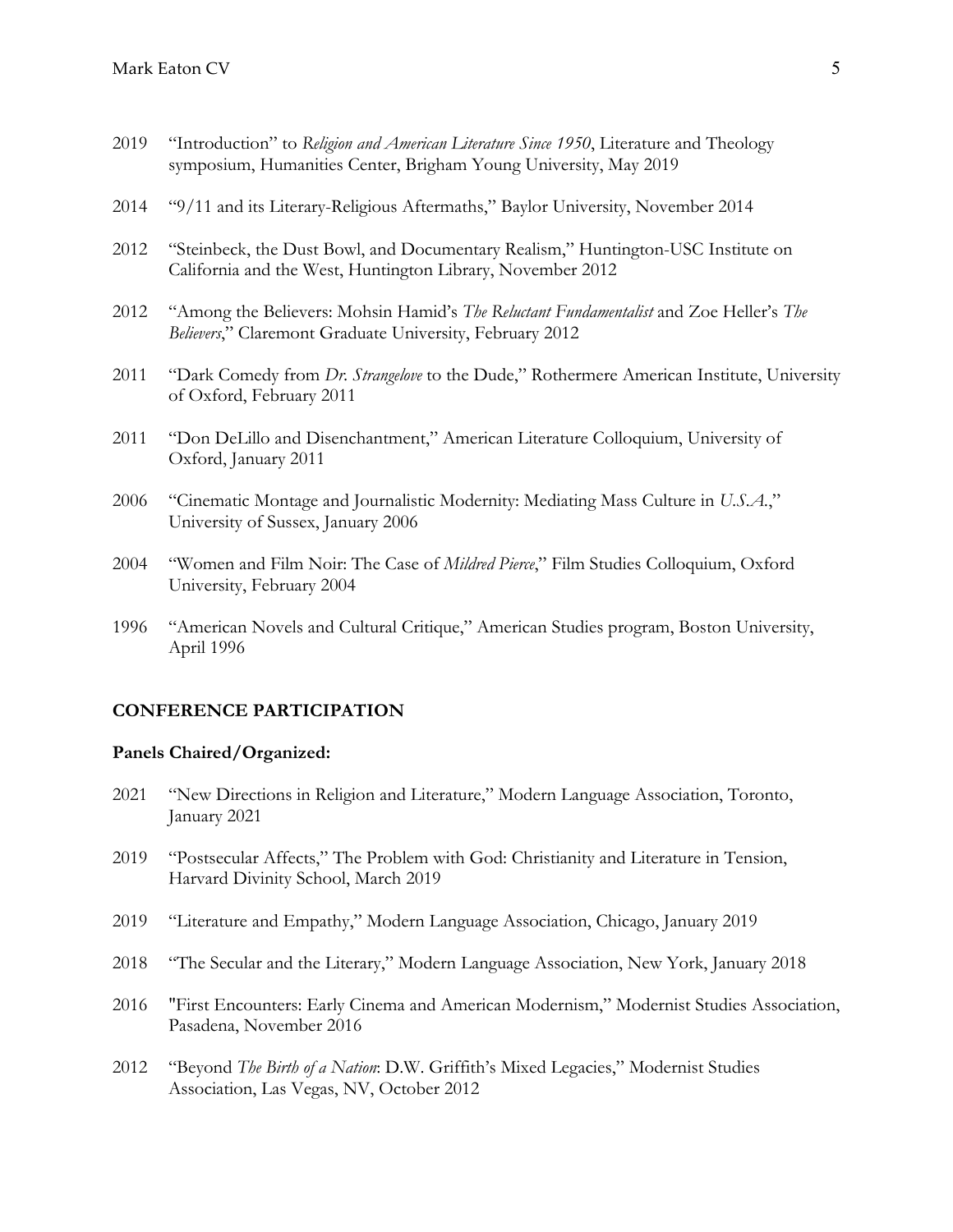- 2012 "Staging the Pacific," C19 Conference, Berkeley, CA, April 2012
- 2011 "American Literature: Religion, Pluralism, Secularism," The Hospitable Text: New Approaches to Religion & Literature, London, July 2011
- 2011 "Twentieth and Twenty‐First Century American Literature," The Hospitable Text New Approaches to Religion & Literature, London, July 2011
- 2011 "Jamesian Transmission," Transforming Henry James, John Cabot University, Rome, July 2011
- 2010 "Modernist Obscurities: Late Forms and Legacies of U.S. Poetry and Dance," Modernist Studies Association, Victoria, BC, October 2010
- 2010 "Domesticities: Extrusions on the Home Front," Weird America: Circum-Atlantic Cultures 1790-1830 Conference, Huntington Library, October 2010
- 2010 "Don DeLillo: The Shape of a Career," American Literature Association, San Francisco, May 2010
- 2009 Roundtable on Don DeLillo and Religion, American Literature Association, Boston, May 2009
- 2007 "Aesthetics and the Social Realm," Historical Formalism; or, Aesthetics in American Literary History, Huntington Library, May 2007
- 2004 "Ethnic Speculation," Modern Language Association, San Diego, December 2004
- 1998 "Sherman Alexie, Cultural Studies, and U.S. Emergent Literatures," American Studies Association, Seattle, November 1998

#### **Papers Presented:**

- 2019 "Postsecular Affects: John Updike and the Aesthetics of Unbelief," The Problem with God: Christianity and Literature in Tension, Harvard Divinity School, Cambridge, March 2019
- 2017 "Hilary Mantel, Historical Fiction, and the Protestant Reformation," Reformation Reverberations, Azusa Pacific University, October 2017.
- 2017 "Counterfactuals in U.S. Historical Fiction," Fictive Histories/Historical Fictions, Huntington Library, May 2017
- 2016 "After the Post-secular in U.S. Literary Studies," A Post-secular Age?: New Narratives of Religion, Science, and Society, Ian Ramsay Centre for Science & Religion, University of Oxford, July 2016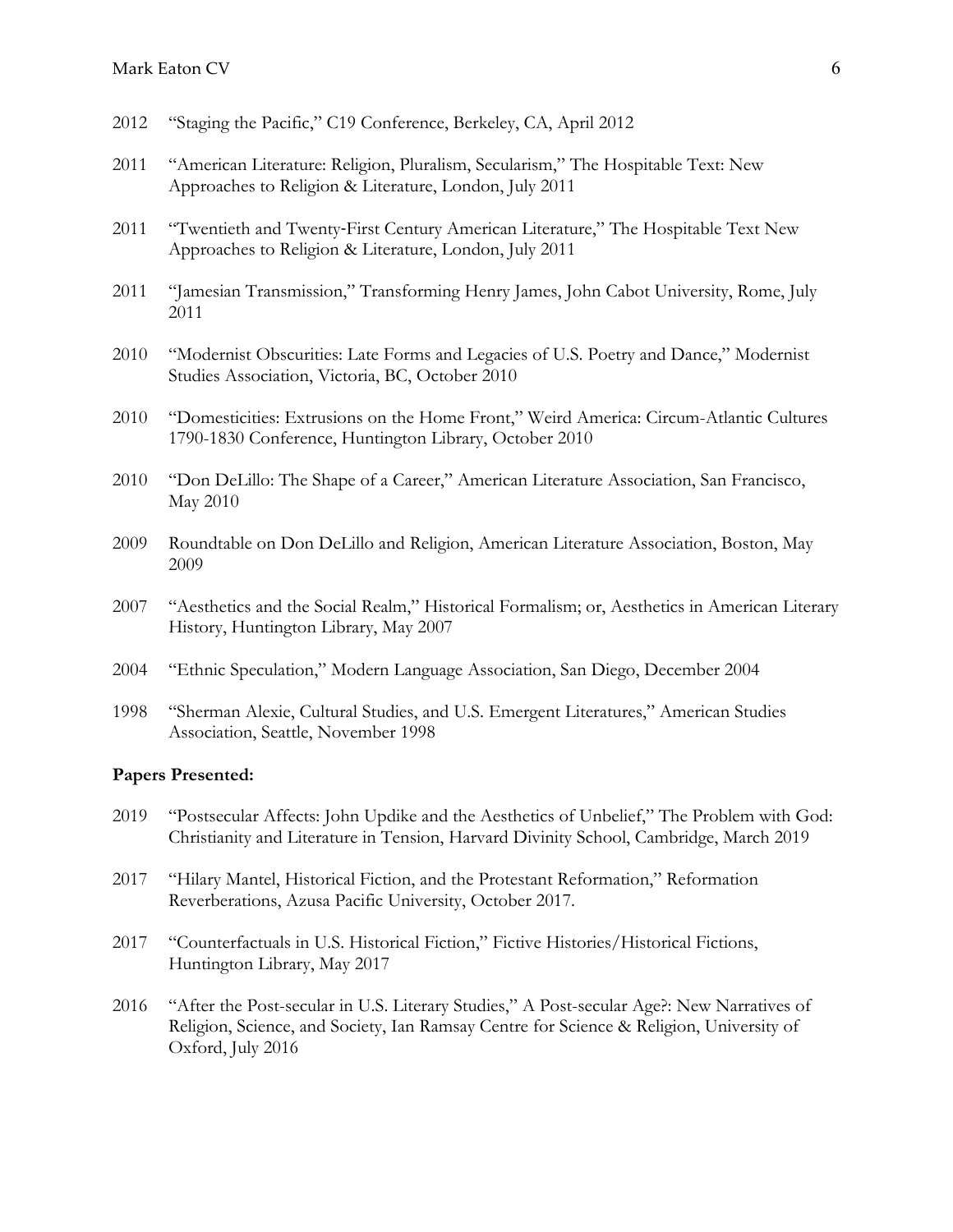- 2014 "9/11 and its Literary-Religious Aftermaths," Religion & Literature Symposium, University of Toronto, June 2014
- 2013 "Hardboiled Fiction & New Sociologies of Literature," Modernist Studies Association, University of Sussex, Brighton, UK, August 2013
- 2012 "Paris to the Moon: Tracking Shots, Lunar Landscapes, and the City of Light," Modernist Studies Association, Las Vegas, October 2012
- 2010 "Revelations," Roundtable on Don DeLillo's *Point Omega*, American Literature Association, San Francisco, May 2010
- 2010 "Hollywood Noir: Crime Fiction, Film Noir, and the Literary Field," The Idea of Influence in American Literature, Oxford University, March 2010
- 2009 "Beyond Belief: Religion and Pluralism Since 9/11," Secularization and Revival, Baylor University, October 2009
- 2009 "Fundamentalism, Pluralism, Don DeLillo," American Literature Association, Boston, May 2009
- 2008 "Beyond Belief: Fundamentalism, Pluralism, and Post 9/11 Fiction," Modern Language Association, San Francisco, December 2008
- 2007 "What Price Hollywood?" Modernist Studies Association, Long Beach, November 2007
- 2007 "Apocalypse Then: New Religious Movements and Recent American Fiction," American Literature Association, Boston, May 2007
- 2005 "Cinematic Montage and Journalistic Modernity: Mediating Mass Culture in the *U.S.A.*  Trilogy," Modernist Studies Association, Chicago, November 2005
- 2005 "Journalistic Modernity and Visual Culture in Dos Passos's *U.S.A.* Trilogy," American Literature Association, Boston, May 2005
- 2004 "Inventing Hope: Eschatology and Belief in Don DeLillo's *White Noise*," Modern Language Association, San Diego, December 2004
- 2004 "The Question of Belief in *White Noise*," American Literature Association, San Francisco, May 2004
- 2003 "Screening Edith Wharton: The Place of the Literary in the New Nobrow Culture," American Literature Association, Cambridge, May 2003
- 2002 "Critical Mass: Revisiting the Postwar Mass Culture Debate After Cultural Studies," American Studies Association, Houston, November 2002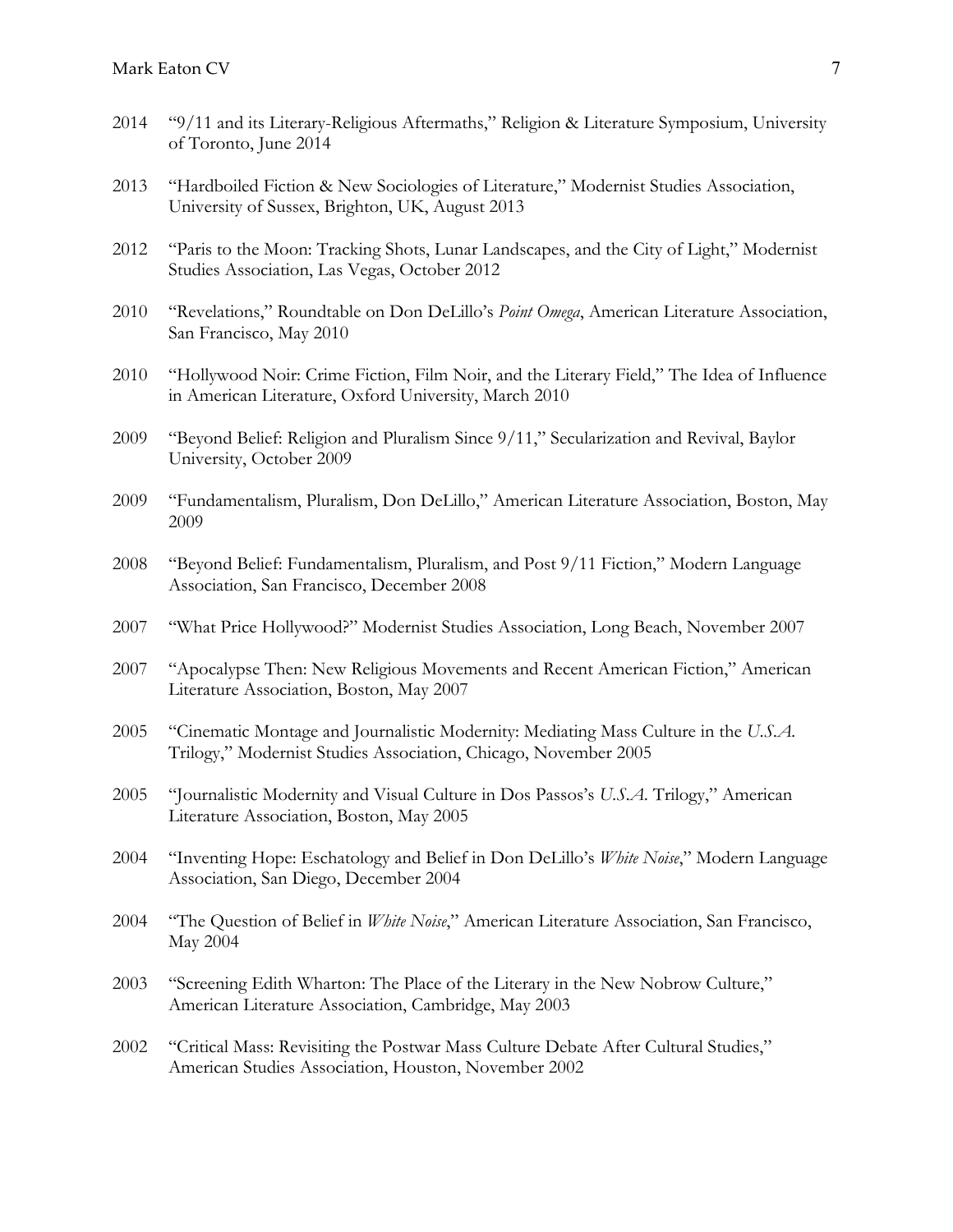- 2002 "What Price Hollywood? Nathanael West, Cultural Criticism, & the Hollywood Novel," Southern California Americanist Group (SCAG), Caltech, October 2002
- 2002 "Miramax, Merchant Ivory, and the New Nobrow Culture: Niche Marketing *The Wings of the Dove* and *The Golden Bowl*," Henry James Today, Paris, July 2002
- 2000 "Moving Pictures: The Aesthetics of Movement in Cinematic & Literary Modernisms," Modernist Studies Association, Philadelphia, October 2000
- 2000 "Marking Time in Edith Wharton Texts," Edith Wharton in Newport, Newport, RI, June 2000
- 2000 "The Great Migration and Storefront Pentecostalism: James Baldwin's *Go Tell it on the Mountain*," International Narrative Conference, Atlanta, April 2000
- 1999 "The Publicity of the Private," Modern Language Association, Chicago, December 1999
- 1997 "Anita Loos, Liminality, & the Literary Field," Modern Language Association, Toronto, December 1997.
- 1997 "Publicity and Authorship in *The Touchstone*," American Literature Association, Baltimore, May 1997
- 1997 "Millennialism at the Movies," American Culture/Popular Culture Association, San Antonio, March 1997
- 1996 "Caribbean Travel and Transnational Capital in Toni Morrison's *Tar Baby*," American Studies Association, Kansas City, November 1996
- 1996 "Mental Kodaks: Photography and the Ethnographic Discourse of Travel Writing, *circa* 1905," International Conference on *Mimesis*, Groningen, The Netherlands, May 1996
- 1995 "F. Scott Fitzgerald and the Culture Industry," Graduate Student Conference, New York University, April 1995
- 1995 "Tatters of Newsprint: Mediating Mass Culture in Dos Passos's *U.S.A.*," Graduate Student Conference, Cornell University, March 1995
- 1994 "Edith Wharton and the Erotics of Publicity," New England American Studies Association, Brown University, May 1994
- 1994 "Imag(in)ing Women: Society Columns and Celebrity in Edith Wharton's Novels," Graduate Student Conference, University of Minnesota, April 1994
- 1994 "Parataxis and Post-National Identities in Cormac McCarthy's *All the Pretty Horses*," International Narrative Conference, Vancouver, April 1994

#### **Discussant/Moderator/Respondent:**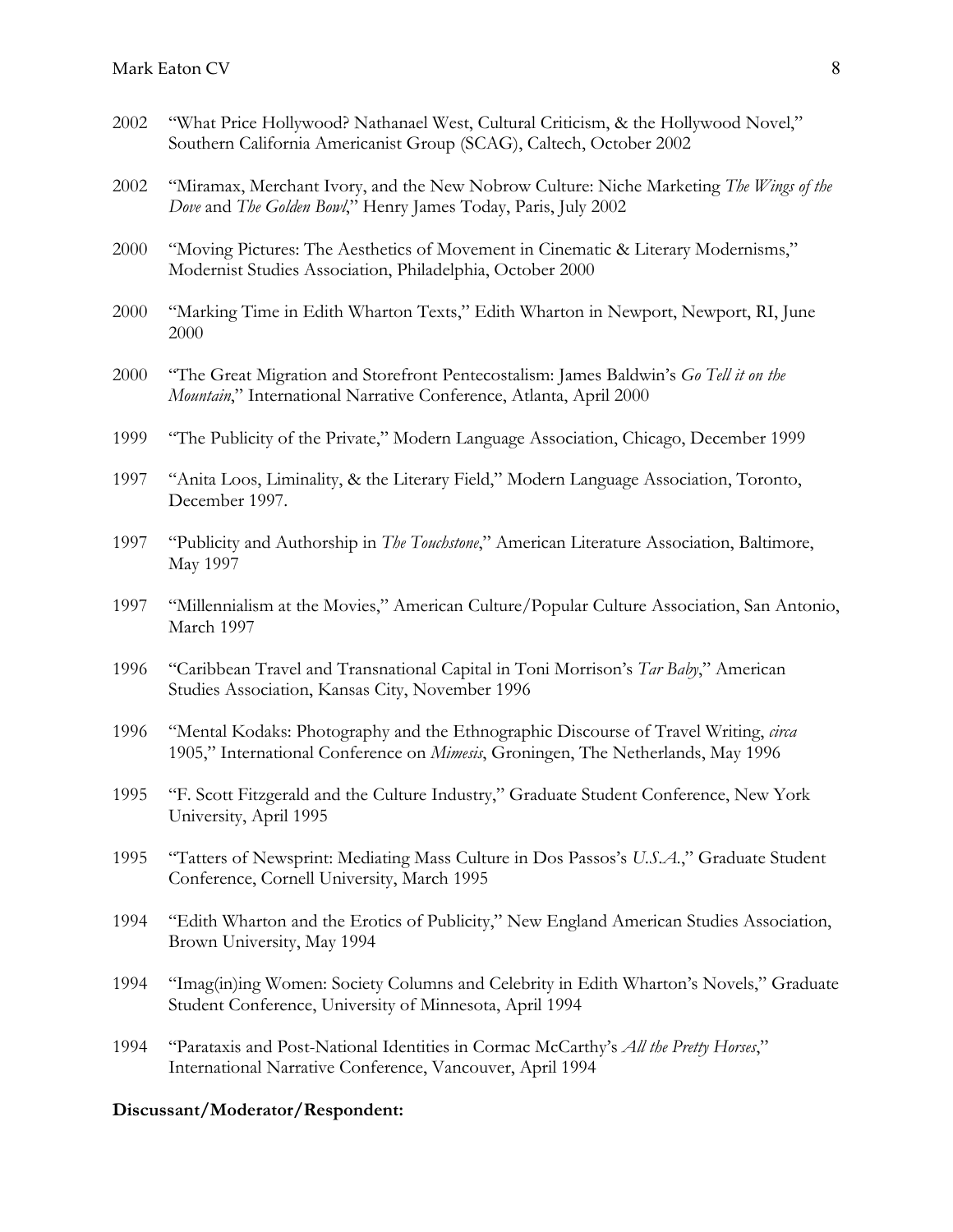- 2016 Post-45 Symposium, Notre Dame Conference Centre, London, June 2016
- 2015 "Faith and Fiction," The Future of the Catholic Literary Imagination, University of Southern California, February 2015
- 2015 "Faith and 21<sup>st</sup> Century Fiction," Modern Language Association, Vancouver, January 2015
- 2014 Symposium on Steinbeck's *The Grapes of Wrath*, Rutgers University, October 2014
- 2008 Discussant, The Gaede Institute in the Liberal Arts, Westmont College, June 2008
- 2002 Summer Seminar for English faculty, Council for Christian Colleges and Universities, Seattle Pacific University, 2002
- 2001 "Modernism and Prestige," Modernist Studies Association, Long Beach, October 2001
- 2000 "Modernism and the Movies: Aesthetics, Cultural Production, & Cold War Politics," Modernist Studies Association, Philadelphia, October 2000
- 1999 "Back to the Futures: An Institute in American Studies," Dartmouth College, June 1999

#### **TEACHING EXPERIENCE**

#### **Azusa Pacific University:**

African-American Literature American Crime Fiction American Ethnic Literature American Gothic American Literature to 1865 American Literature Since 1865 American Novel Apocalyptic Fiction Contemporary British Fiction Contemporary Literary Criticism Film & Literature Film Topics: Film Noir Film Topics: Hitchcock Film Topics: Women & Film Freshman Writing Seminar: American Dreams & Nightmares Freshman Writing Seminar: Honors Freshman Writing Seminar: The Myth of America Historical Fiction Honors Seminar: Religion & American Fiction Independent Study: The Booker Prize & Contemporary British Fiction Introduction to Film Introduction to Literature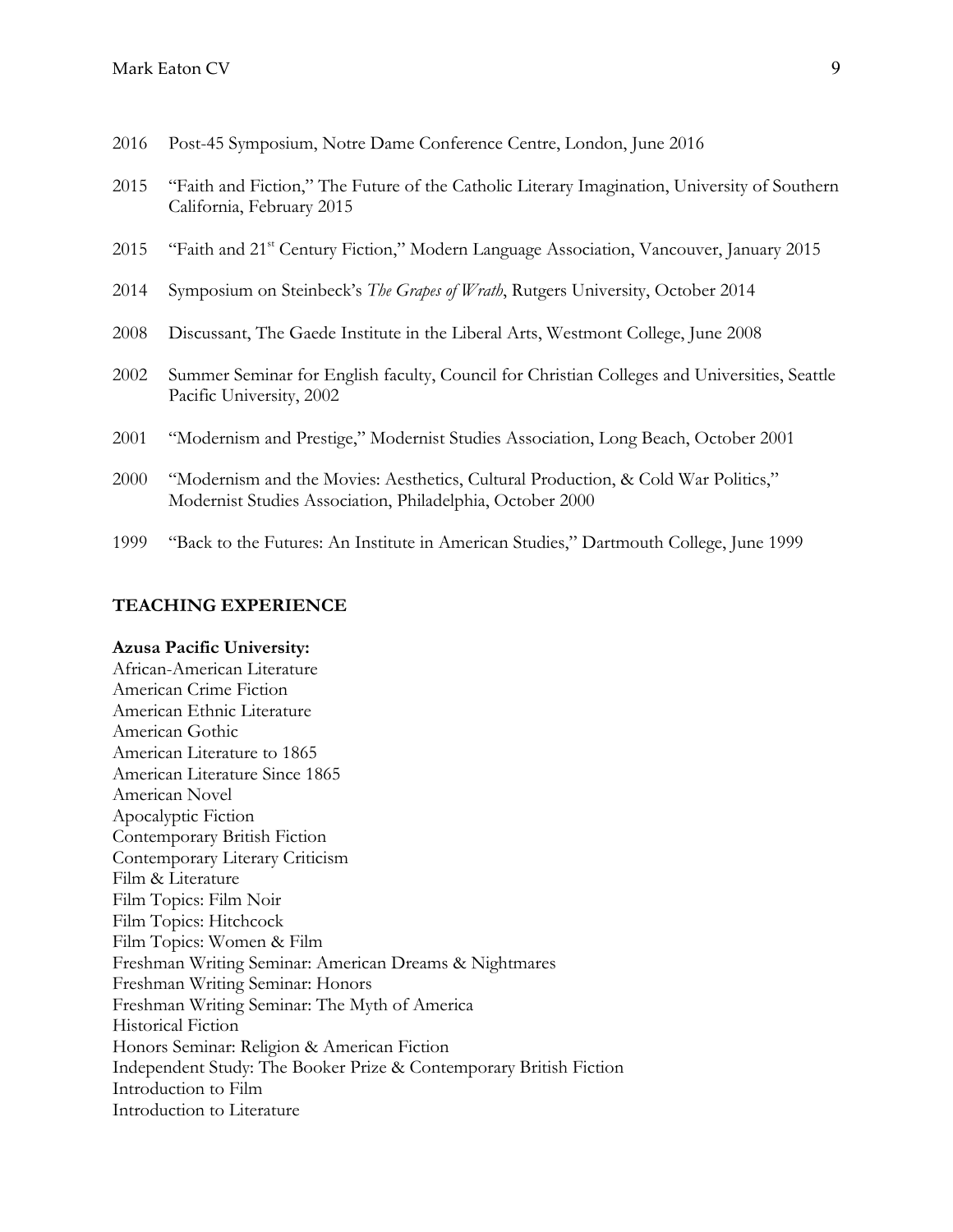Modernism & Postmodernism New England Literary Culture (Summer Study Tour) New Hollywood: American Cinema 1960-1980 Postcolonial Literature Religion & Pluralism in American Fiction Religion & American Literature Senior Seminar Studies in Literature Writing 2: Humanities

## **Claremont Graduate University:**

American Literature in the Time of Cinema Post-45 American Fiction Postmodern American Fiction Religion and  $20^{th}/21^{st}$  Century American Fiction Religion, Pluralism, Secularism The New Hollywood: American Cinema 1960-1980 Twentieth-Century American Fiction & Film

## **Huntington U (continuing education classes at the Huntington Library):**

Frontiers of American Fiction: Rediscovering Nineteenth-Century American Novels (six weeks)

## **DISSERTATION COMMITTEES at CLAREMONT GRADUATE UNIVERSITY**

Berniece Bruinius Alspach, "Remembering, Returning, and Reinventing: Modernism in *The Remains of the Day*, *Cat's Eye*, and *Atonement*" Rachel Austring, "Author as Believer: Exploring the Mystery of Faith in the Works of Flannery O'Connor, Marilynne Robinson, and Alice McDermott" Bethany Avalos, "A Regretted Legacy? Literary and Cultural Responses to U.S. Imperialism in Hawaii and Puerto Rico" Juliette DeSoto, "The Mythology of the Suicidal Woman Writer in the 20<sup>th</sup> Century" Jaji Hammer, "Immigrant Religion in American Literature: A Transdisciplinary Study in Borderland Identities, Neighborhood-Creation, and Post-Nationalism" Kristina Krause, "A New Way of Seeing: Collaborations and Connections Between Early Twentieth-Century American Women Writers and Photographers" Yi-Ju Liao, "Shakespeare's Cosmology on the Supernatural: All is Illusion" Diana Luu, The Feel of the Road: Exploring Anxiety and Identity in Women's Road Narratives in Post 1945 American Literature and Popular Culture" Lauren Morrison, "A Loaded Pair-O-Dice; or, Left to Their Own Devices; or, Nuclear Deference" Rachel Tie Morrison, "Quantum Mechanics and the Literary Imagination: Science, Literature, and Belief at the Millennial Turn" Deke Parsons, "J.R.R. Tolkien, Robert E. Howard and the Birth of Modern Fantasy" Philemon Roh, "Laughter in the Dark: A Post-9/11 Literary History" Martha Rapp Sayles, "A Man Among Men: The Hidden Plot in *The Ambassadors*" Erika J. Travis, "Unitarian Theology and the Works of Elizabeth Gaskell" Sharone Williams, "Man Trouble: Masculinity and Movies in the 1950s"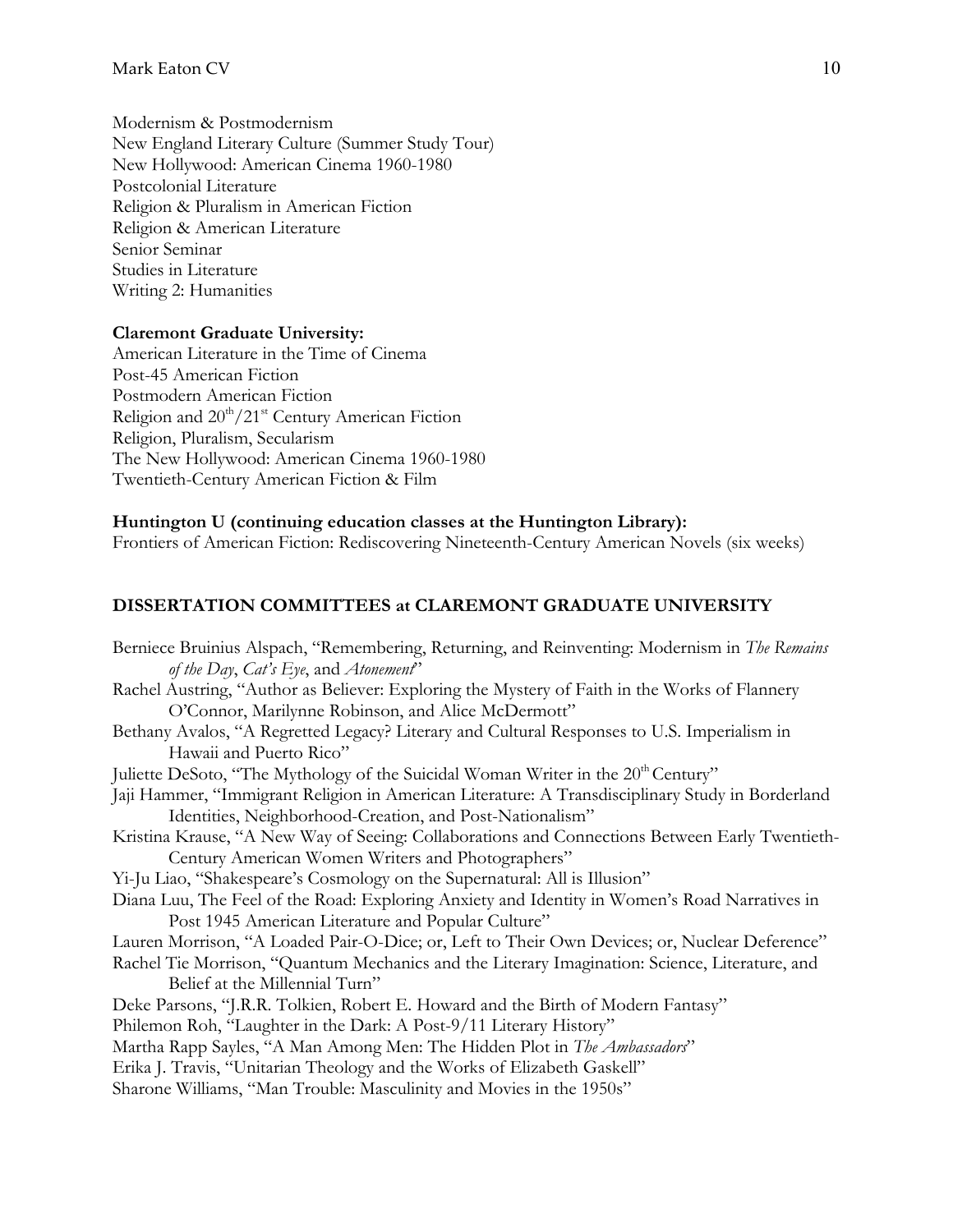## **SERVICE TO PROFESSION**

Editor, *Christianity & Literature*, Johns Hopkins University Press journals, 2015-2025 Delegate Assembly representative for the forum LLC Late-19th- and Early-20th-Century American, Modern Language Association, three-year term, 2018-2021 Manuscript Reviewer for *ANQ: A Quarterly Journal of Short Articles, Notes, and Reviews*; *Mosaic*; *Modern Fiction Studies*; The Ohio State University Press; *Studies in American Fiction*; and others Secretary, Conference on Christianity & Literature, 2011-2015 Chair, Publications Committee, Conference on Christianity and Literature, 2009 Chair, Book of the Year Committee, Conference on Christianity and Literature, 2005 Chair, Board of Advisors, Film Studies Program, University of Oklahoma, 2000-2005 Member, Board of Advisors, Oklahoma Humanities Council, 2000

# **DEPARTMENT & UNIVERSITY SERVICE**

Member, Humanities and Social Sciences Curriculum Committee, 2019-present Member, M.A. in English program committee, 2018-present Director, Center for Research on Ethics & Values, Azusa Pacific University, 2006-2018 Director of Graduate Studies, Azusa Pacific University, 2015-2018 Organizer, "Innovations in Humanities and Science," TEDx Azusa Pacific University, March 28, 2017; http://www.tedxazusapacificuniversity.com/ Honors College Feasibility Task Force, Azusa Pacific University, 2011-2013 Elected Faculty Representative, Faculty Senate, Azusa Pacific University, 2009-2012 Director, Oxford Study Abroad Program (in UK), Azusa Pacific University, Spring 2011 Interim Director, Honors Program, Azusa Pacific University, 2004-2005 Interim Director, Office of Undergraduate Research, Azusa Pacific University, 2004 Common Day of Learning Committee, Azusa Pacific University, 2003-2005 Honors Program Council, 2001-2005 Chair, Curriculum Committee, Film Studies Program, Azusa Pacific University, 2001-02

## **PROFESSIONAL MEMBERSHIPS**

American Academy of Religion American Literature Association American Literature Society Modern Language Association

## **REFERENCES**

Lori Anne Ferrell The John D. and Lillian Maguire Distinguished Professor in the Humanities Dean, School of Arts & Humanities Chair, Department of English Claremont Graduate University